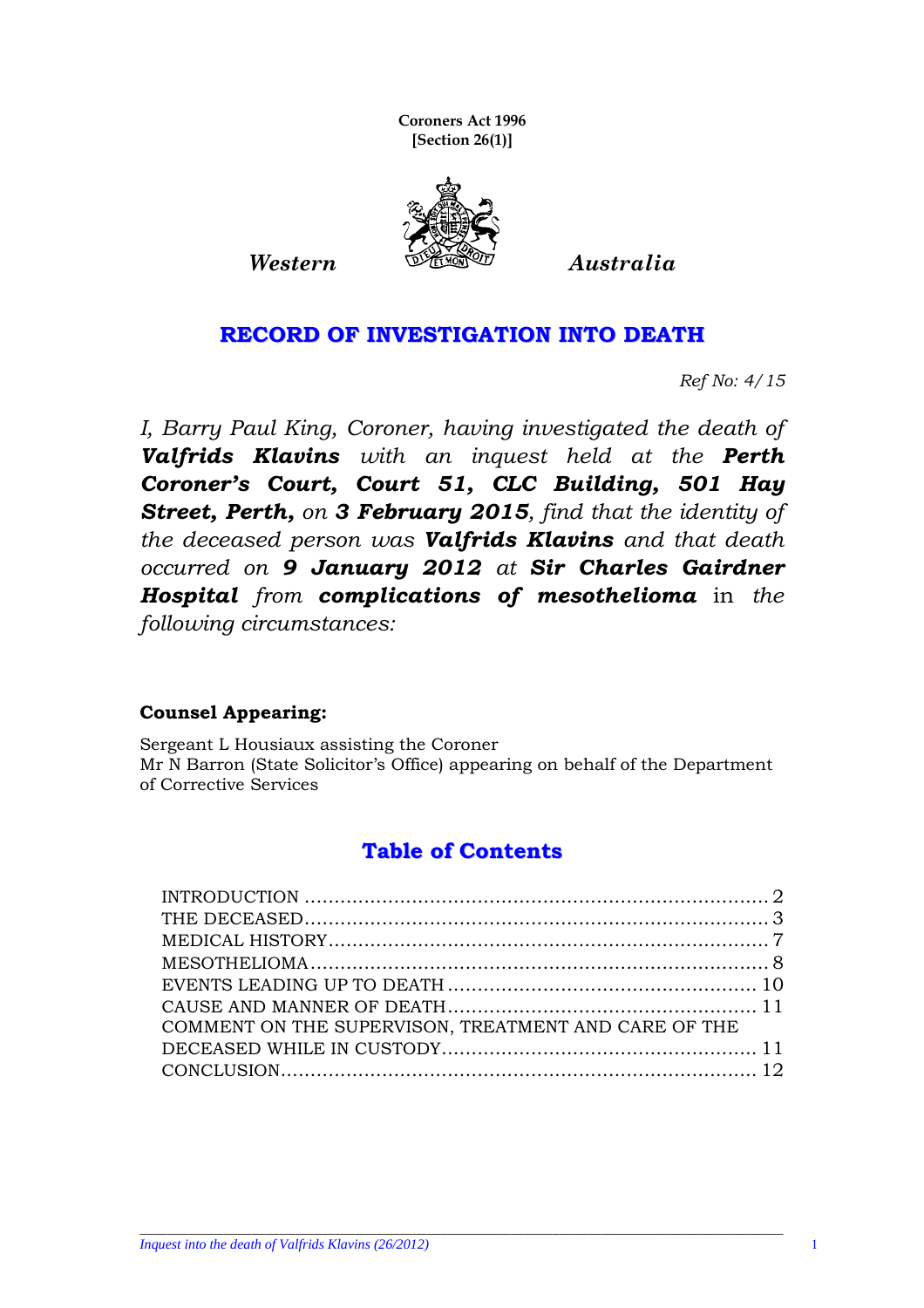## **INTRODUCTION**

- 1. Valfrids Klavins (the deceased) died in Sir Charles Gairdner Hospital (SCGH) from complications of mesothelioma.
- 2. At the time of his death, $<sup>1</sup>$  the deceased was a sentenced</sup> prisoner. Under s 16 of the *Prisons Act 1981* he was in the custody of the Chief Executive Officer of the Department of Corrective Services (the DCS) and was thereby a 'person held in care' under s 3 of the *Coroners Act 1996* (the Act). His death was therefore a 'reportable death' under the Act.<sup>2</sup>
- 3. Under s 19 of the Act, a coroner has jurisdiction to investigate a death if it appears that the death is or may be a reportable death. Section 22(1)(a) of the Act requires a coroner who has jurisdiction to investigate a death to hold an inquest if the death appears to be a Western Australian death and the deceased was immediately before death a person held in care. An inquest into the death of the deceased was therefore required under the Act.
- 4. Under s 25(2) of the Act, where the death is of a person held in care, the coroner investigating the death must

 $\Box$ 

 $\overline{a}$ 

<sup>1</sup> Or 'immediately before death' as provided in s 22(a) Coroners Act 1996.

<sup>2</sup> Section 3 Coroners Act 1996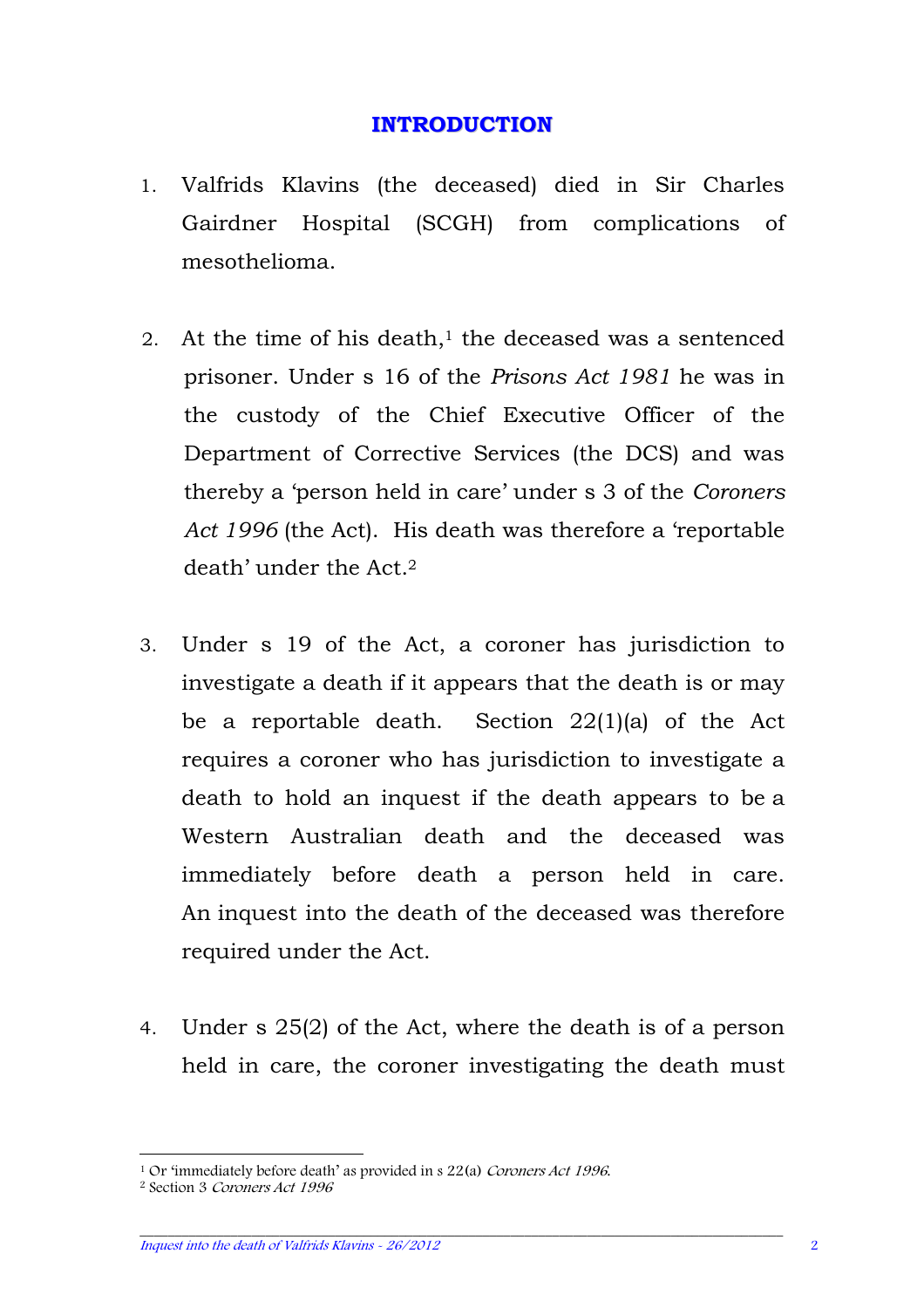comment on the quality of the supervision, treatment and care of the person while in that care.

- 5. I held an inquest into the deceased's death on 3 February 2015.
- 6. The evidence adduced at the inquest primarily comprised two comprehensive reports into the circumstances of the deceased's death and of his treatment while in custody: one report was prepared by Sergeant Anthony George of the Western Australian Police,3 the other was prepared by Richard Mudford of the DCS.4 Mr Mudford was called to give oral testimony relating to his report. Also in possession of the Court were extensive medical records relating to the deceased obtained from the DCS.

## **THE DECEASED**

8. The following information was obtained primarily from a pre-release report dated 1 August 1974,5 an undated review of sentence report,6 and an independent psychological clinical review/assessment report dated 24 May 2004.<sup>7</sup>

<sup>4</sup> Exhibit 2

 $\overline{a}$ 

<sup>5</sup> Exhibit 2, Tab 2

 $\Box$ Inquest into the death of Valfrids Klavins - 26/2012 3

<sup>3</sup> Exhibit 1, Tabs 2-20

<sup>6</sup> Exhibit 2, Tab 3

<sup>7</sup> Exhibit 2, Tab 4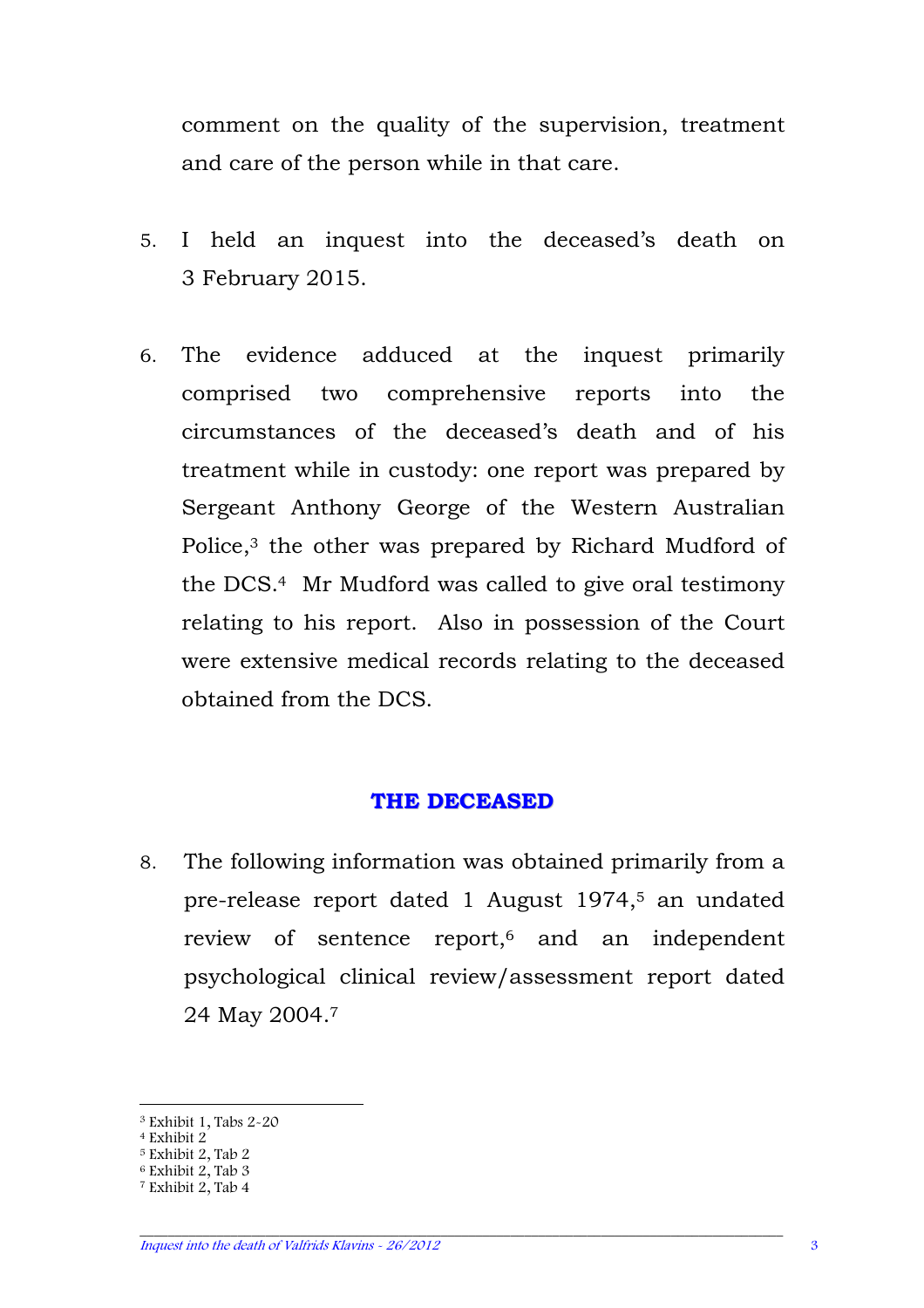- 9. The deceased was born in Latvia on 16 September 1946 and immigrated to Northam in Western Australia when he was two years old. When he was five years old his father died in a motorcycle accident.
- 10. The deceased's mother married a building contractor who would work in the country for weeks at a time. The deceased's mother and step-father had a daughter and a son together and eventually moved to Perth. When the step-father was home from the country he would drink excessively and would physically abuse the deceased's mother and show neither interest nor emotion towards the children.
- 11. When the deceased was 14 years old his mother and step-father separated. When he was 15 he left school and went to Margaret River where he worked as a farmhand.
- 12. After two months in Margaret River the deceased obtained work on a farm in Morawa, where he stayed for two years. He then went to Port Hedland and worked as a labourer for a year before returning to Perth.
- 13. In May 1965 the deceased was 18 when he had his first conviction for stealing. Nine months later he was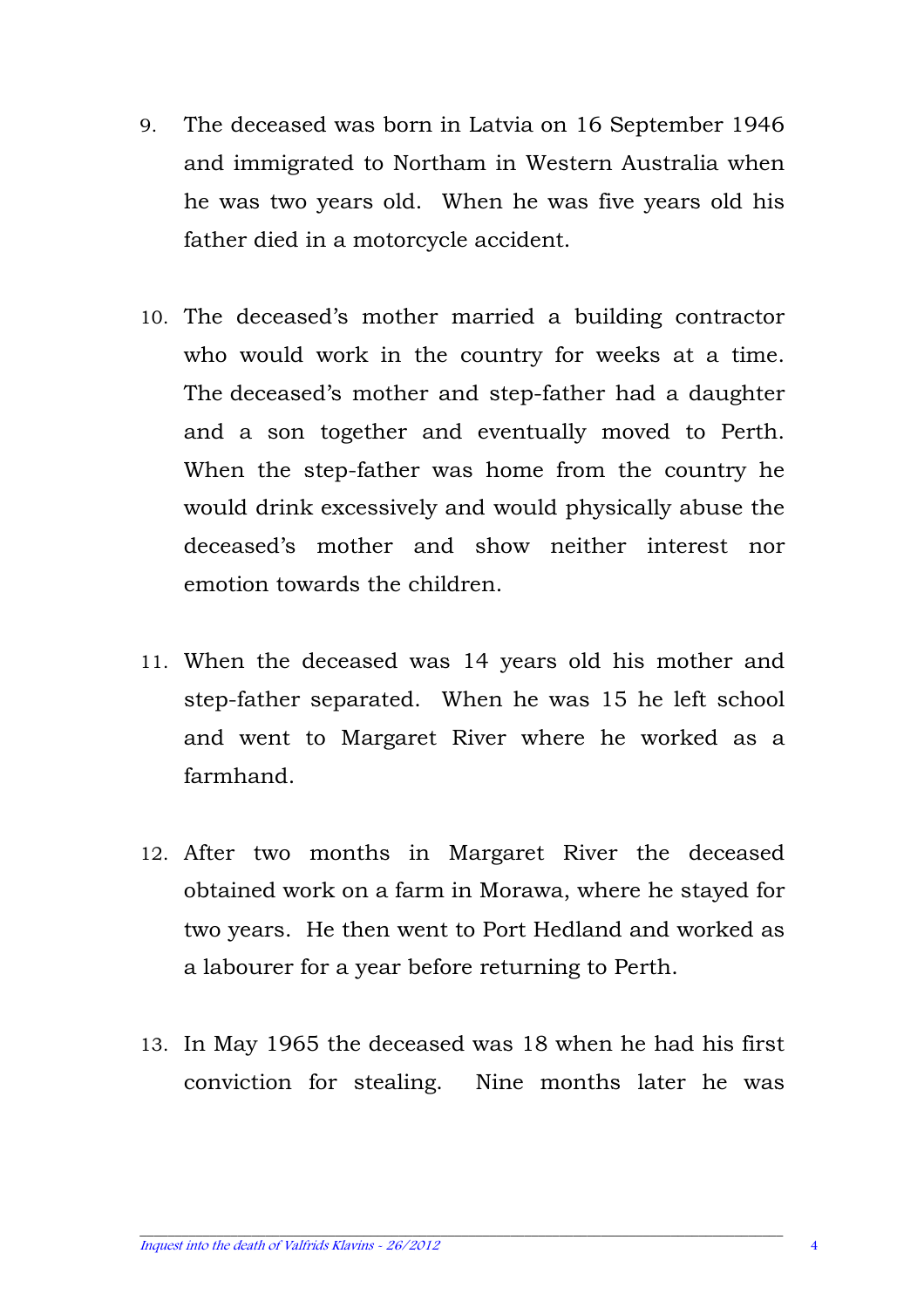convicted for unlawful use of a motor vehicle and was sentenced to imprisonment for the first time.<sup>8</sup>

- 14. In 1967 he arranged for three girls to go to Port Hedland with him to work as prostitutes at the single men's camp. He was 20 years old at that time and two of the girls were wards of the State. He was convicted of two counts of living off the earnings of prostitution in January 1968 and sentenced to four years imprisonment.<sup>9</sup>
- 15. In 1971 while on a short release from prison, the deceased started a relationship with a 15 year old girl who ran away with him for six or seven months to avoid her disapproving parents. They stole a motor vehicle and carried out a number of burglaries before the deceased was apprehended and imprisoned. His girlfriend had become pregnant and had a daughter while the deceased was in prison. Their relationship ended before he was released in 1974.
- 16. In 1974 the deceased met his first defacto wife. He had two sons with her. That relationship ended in 1980 while they were in eastern Australia.
- 17. Following the breakup with his first defacto wife, the deceased went to Gosford in New South Wales where he

 $\overline{a}$ <sup>8</sup> Exhibit 2, Tab 5

<sup>9</sup> Exhibit 2, Tab 5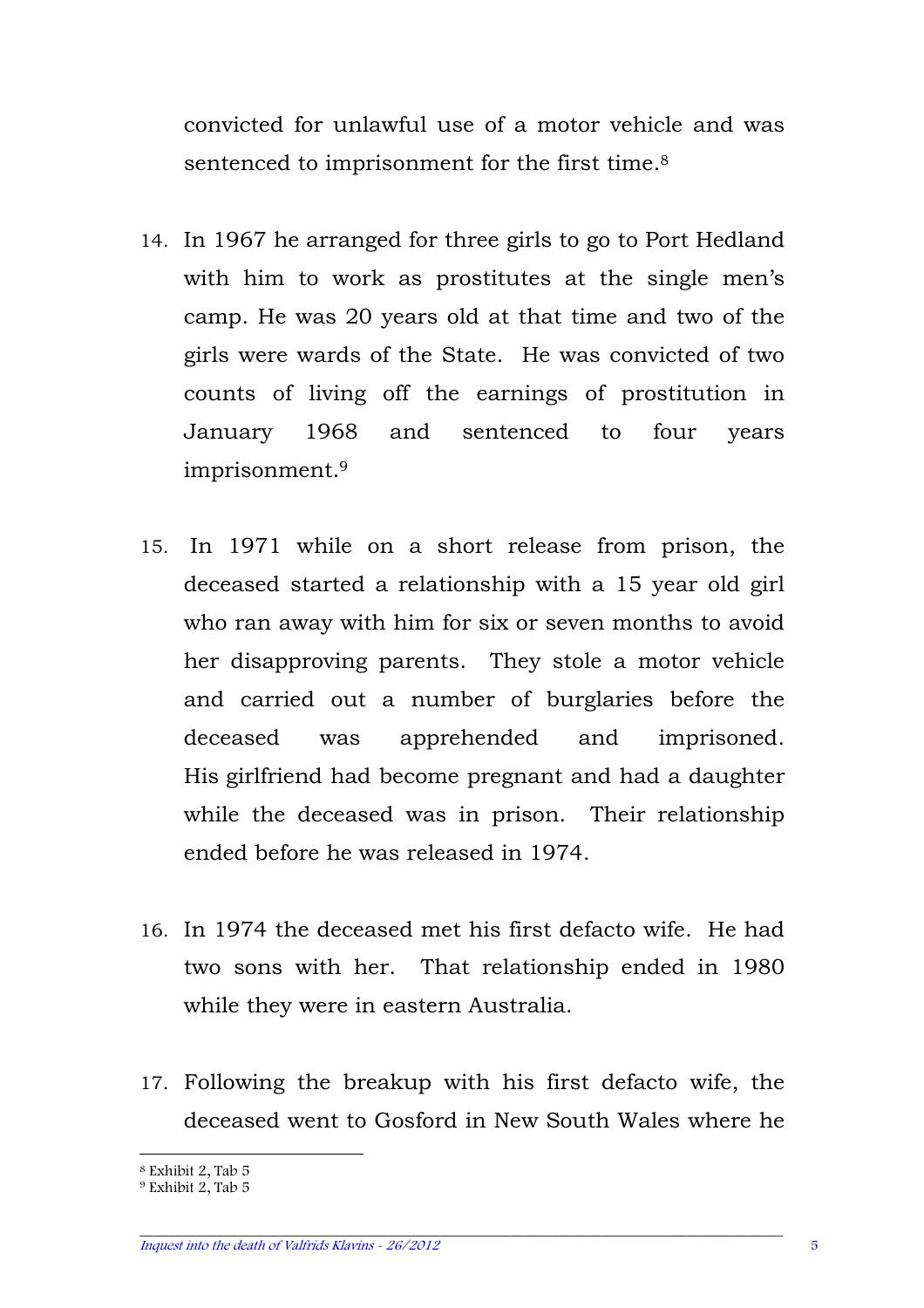met his second defacto wife. They had three sons and remained together until 1988 when the deceased was sentenced to 10 years imprisonment for sexual assaults of two women in Western Australia in 1987 and 1988. The second sexual assault occurred while he was on bail for the 1987 assault.

- 18. Apart from the deceased's criminal activity in Western Australia, he had convictions in Victoria, New South Wales and Queensland for traffic, disorderly behaviour and burglary and dishonesty-related offences.
- 19. In 1996, after being released for about nine months, the deceased stupefied and sexually assaulted a 16 year old girl near Kalgoorlie and Esperance. He was arrested, charged and kept as a remand prisoner for 19 months before being sentenced to 14 years imprisonment and ordered to be detained indefinitely.
- 20. The deceased spent his first year as a convicted prisoner under that sentence at Canning Vale Prison, after which he was transferred to Casuarina until August 2006 when he was transferred to Acacia Prison. He remained at Acacia Prison until his death in January 2012.
- 21. By the time he died, the deceased had spent about 30 years in prison.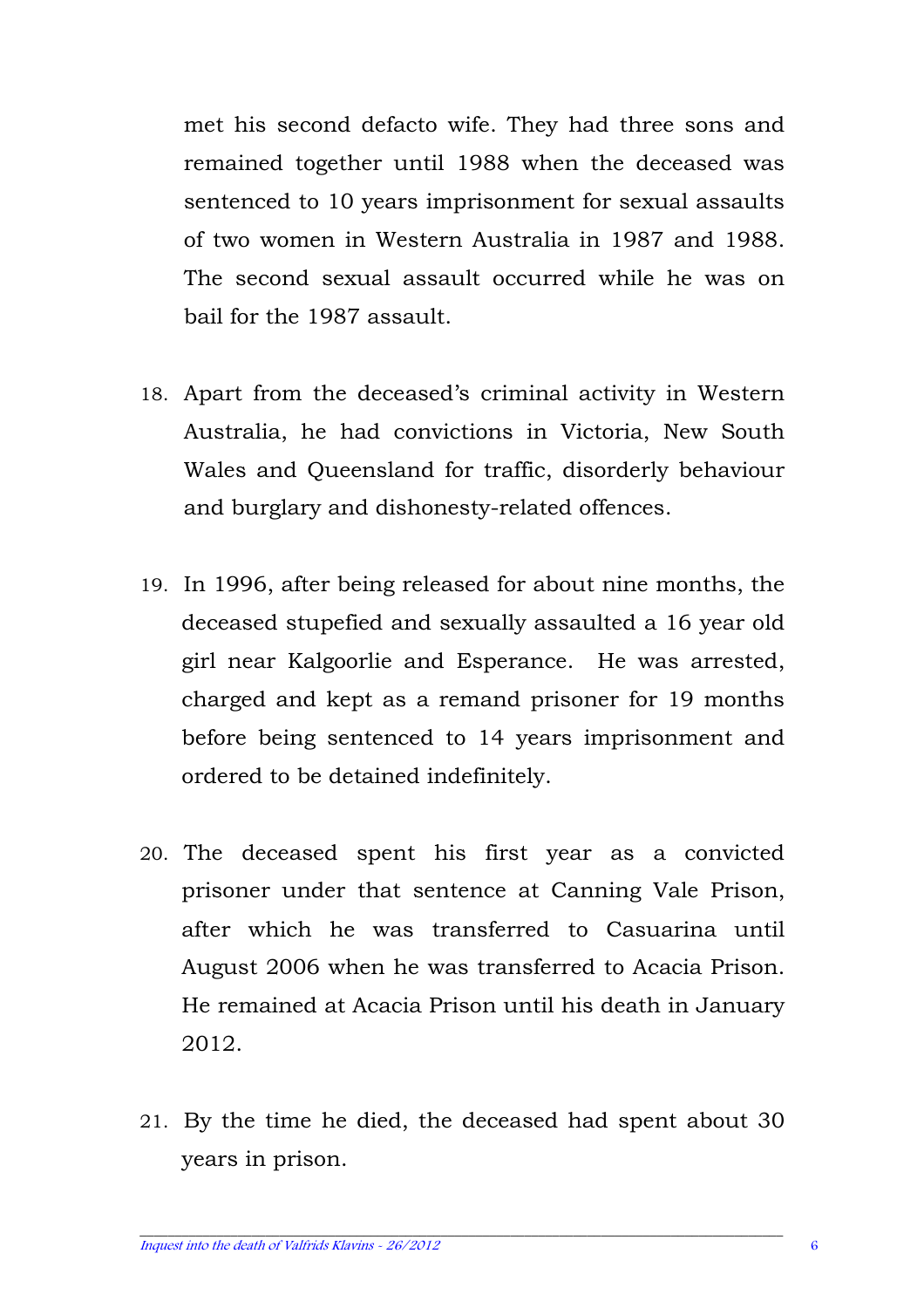- 22. In 1997 the deceased was assessed as having a personality meeting the criteria for an antisocial personality disorder with some indications of a borderline personality disorder.
- 23. The deceased underwent psychological assessment in 2004 to determine his risk and treatment needs three years prior to a first statutory review. The assessment indicated that the deceased was cynical, socially isolated, domineering and impersonal. He was selfindulgent, sensation seeking, impulsive and manipulative. He presented with clinical levels of psychopathy and was assessed as continuing to present a high risk to the community.
- 24. During this last period of imprisonment the deceased's case was considered nine times by the Prisoner Review Board. He was considered unsuitable for pre-release programs and a danger to the community so was never released.

## **MEDICAL HISTORY**

- 25. When received into prison for the last time in May 1996 the deceased was diagnosed with high blood pressure.
- 26. Two months later he was diagnosed with non-insulin dependent diabetes mellitus and was referred to the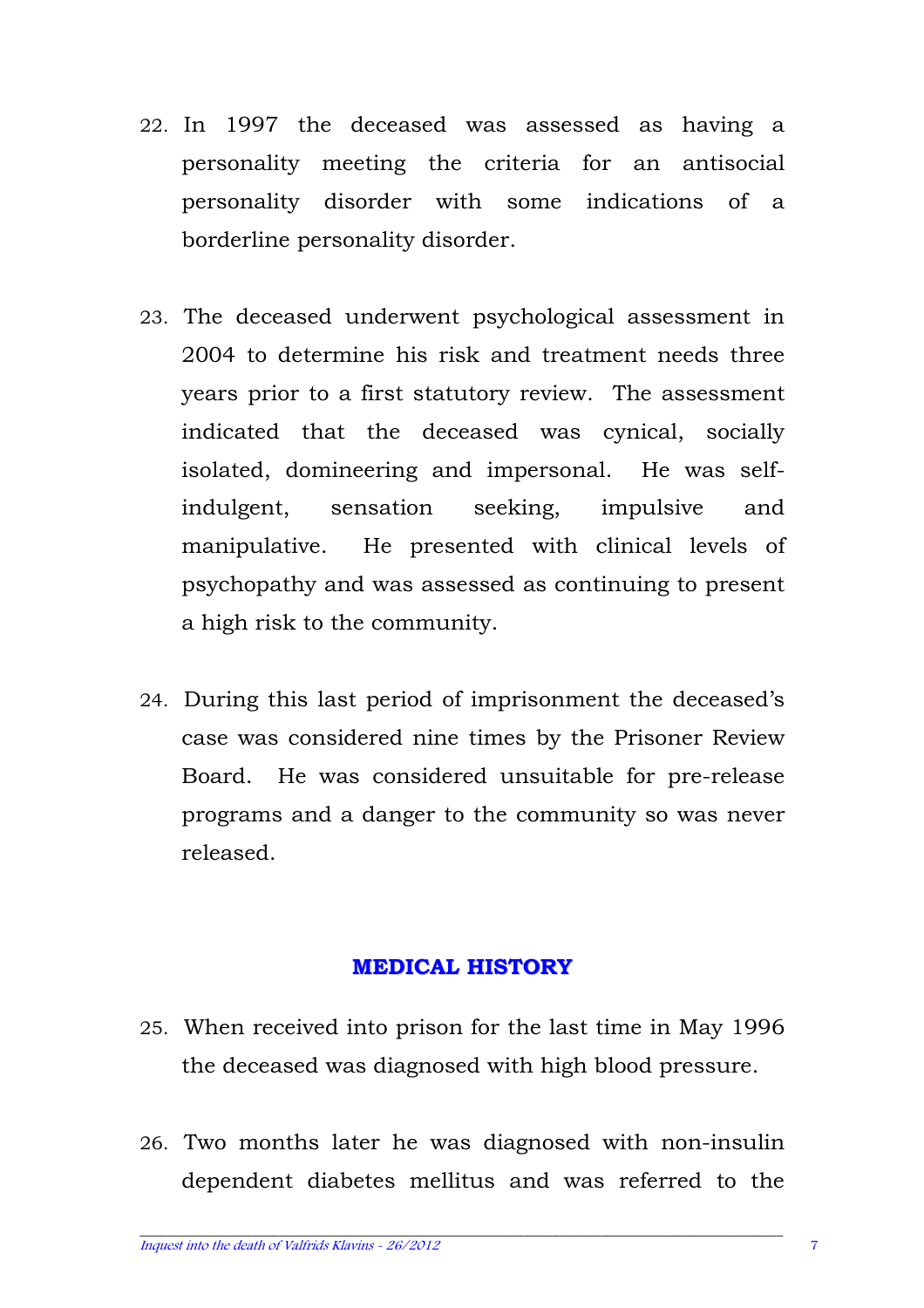prison's chronic disease clinic for treatment. He was tested and monitored regularly and was seen by podiatrists, diabetic specialists and ophthalmologists. In 2007 he was placed on a diabetic care plan in accordance with a new departmental policy.

27. In 1999 and 2000 the deceased was treated for obesity. Despite ongoing monitoring and attempts by staff to encourage the deceased to eat healthy food and to undertake proper exercise, the deceased struggled with the condition over the years.

#### **MESOTHELIOMA**

- 28. On 16 August 2010 the deceased presented to the medical centre at Acacia Prison complaining of shortness of breath on exertion and chest pains. He mentioned that he had been exposed to asbestos in the past. He underwent an electrocardiogram which showed no abnormalities.
- 29. On 8 September 2010 the deceased saw the prison doctor who sent him to Royal Perth Hospital for a chest x-ray assessment, which showed no focal area of consolidation or right pleural effusion.
- 30. On 22 February 2011 the deceased attended the cardiology clinic at Royal Perth Hospital. He underwent

 $\Box$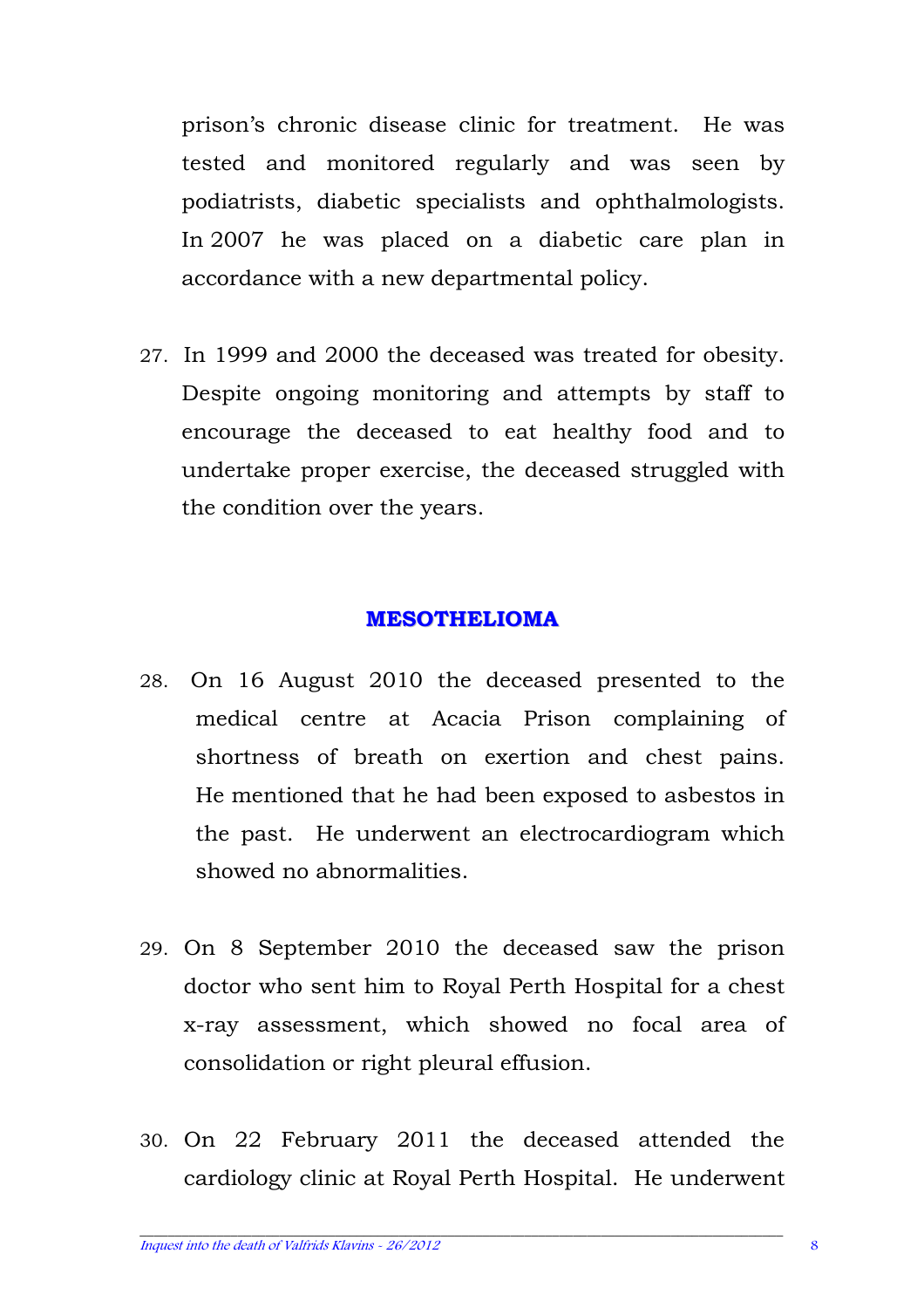an exercise tolerance test which did not show any evidence of ischaemic heart disease. No further investigations were undertaken.<sup>10</sup>

- 31. The deceased presented to the prison medical centre on 22 July 2011 with increasing shortness of breath. He was transferred to Swan District Hospital with suspected pleural effusion and was admitted for six days for treatment and tests. A respiratory physician referred him for a pleuroscopy to test for cancer and mesothelioma.<sup>11</sup>
- 32. The deceased underwent the pleuroscopy at SCGH on 17 August 2011. A left-sided video assisted pleuroscopy for formal biopsy was done on 1 September 2011.<sup>12</sup>
- 33. On 13 September 2011 the respiratory physician confirmed to the Acacia Prison doctor that the deceased had rapidly progressing left-side mesothelioma.<sup>13</sup> He referred the deceased to the medical oncology unit at SCGH for consideration of chemotherapy.
- 34. An oncologist gave the deceased's prognosis as a six month life expectancy if the mesothelioma were untreated and 12 months if it were treated.

 $\Box$ 

 $\overline{a}$ 

<sup>10</sup> Exhibit 2, Tab 12

 $11$  Exhibit 2, Tab 14

<sup>&</sup>lt;sup>12</sup> Exhibit 2, Tab 14

<sup>13</sup> Exhibit 2, Tab 14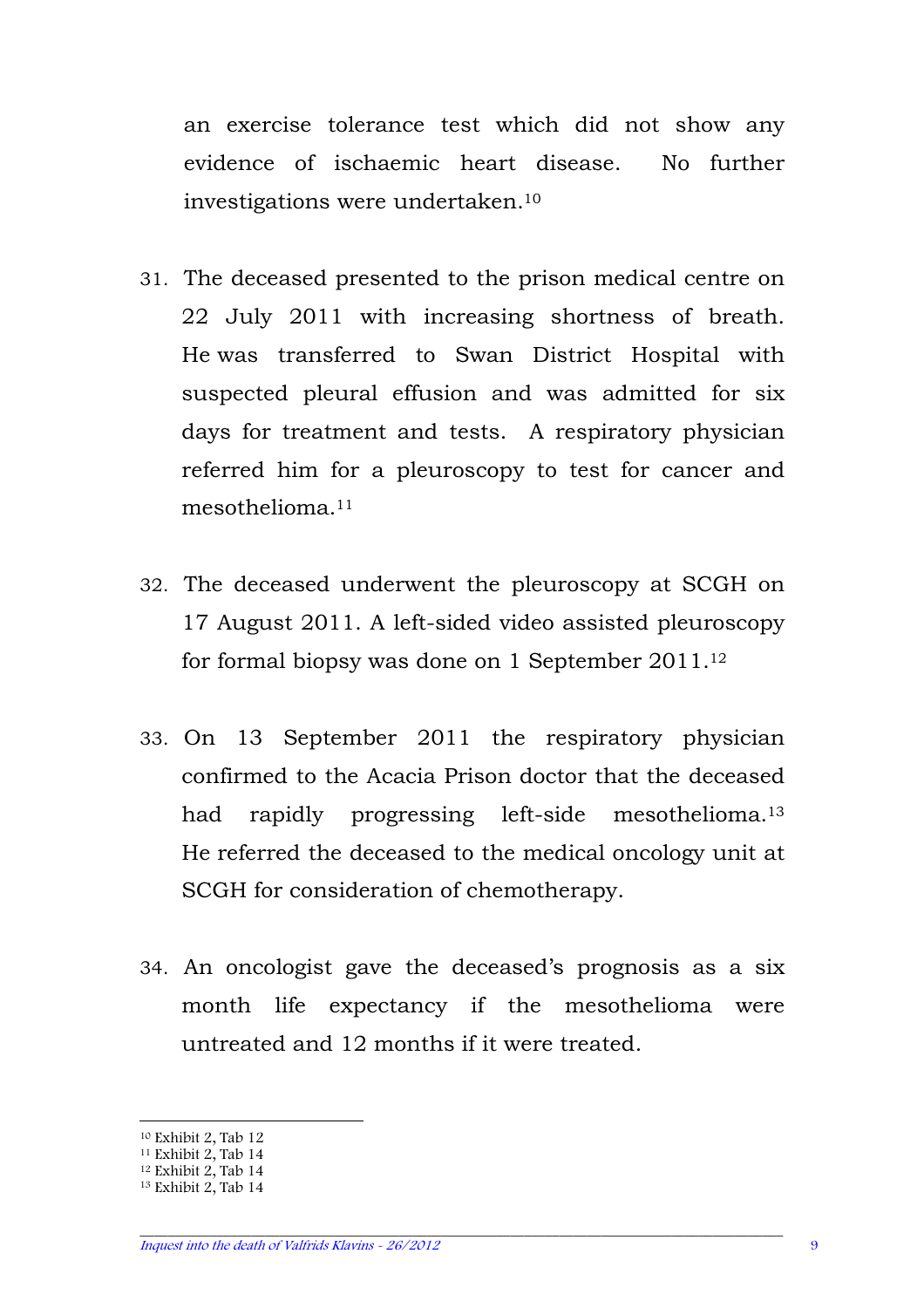- 35. On 28 November 2011 the deceased was registered by the DCS as a Phase 1 terminally ill prisoner under the DCS Policy Directive 08, indicating a high probability of death.
- 36. By 13 December the deceased had received three cycles of palliative chemotherapy. The treatment was ceased when a CT scan revealed that it was not providing a benefit. On 16 December 2011 the deceased was registered as a Phase 2 terminally ill prisoner, indicating that death was imminent.

## **EVENTS LEADING UP TO DEATH**

- 37. The deceased's condition continued to deteriorate.
- 38. On 30 December 2011 the Acacia Prison medical centre staff assessed the deceased as experiencing shortness of breath, swollen abdomen and excessive fluid in his legs. He was transferred as an emergency patient to Swan District Hospital and was transferred from there to SCGH.
- 39. The deceased was treated palliatively at SCGH until he died on 9 January 2012.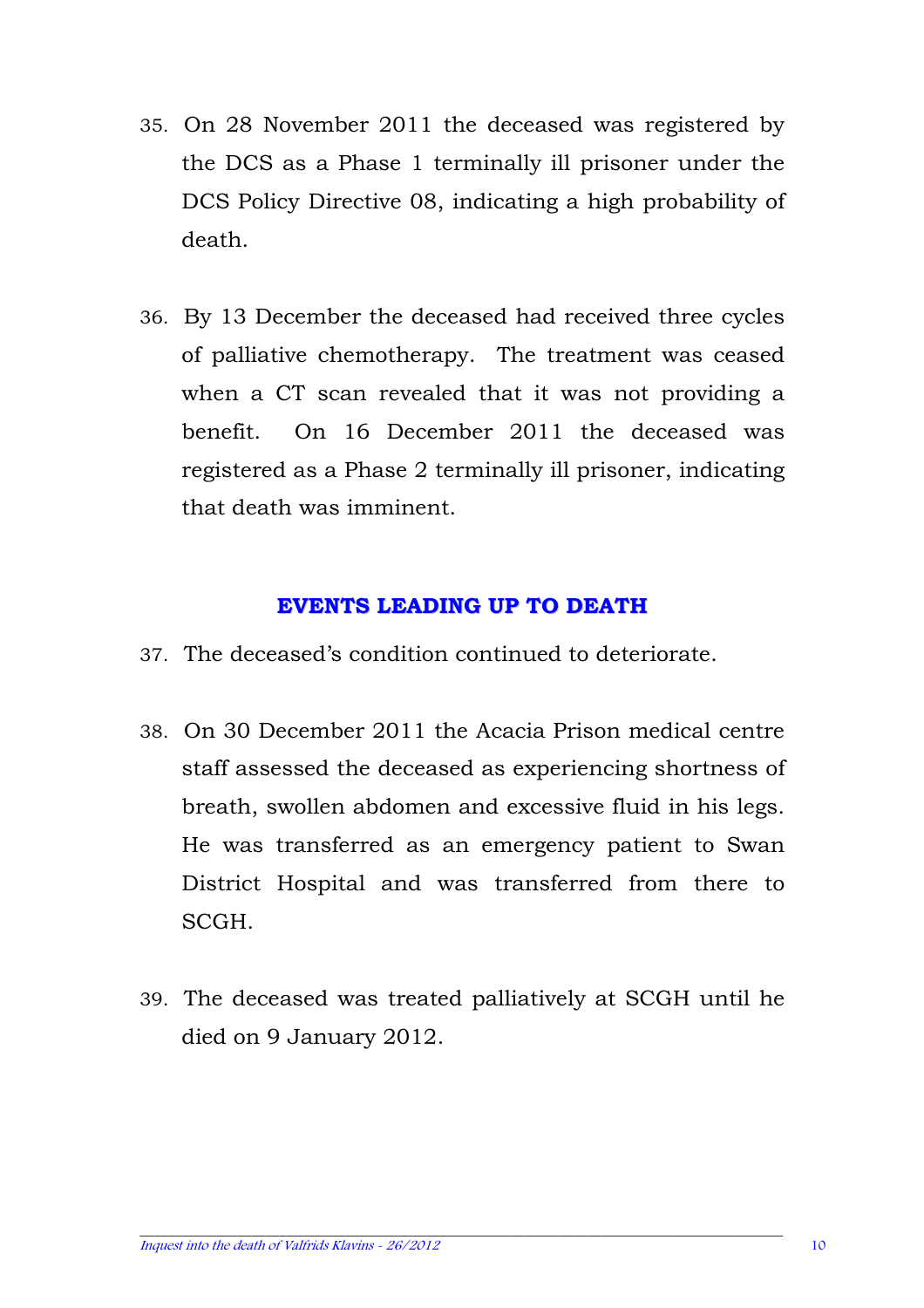## **CAUSE AND MANNER OF DEATH**

- 40. Forensic pathologist Dr D M Moss and forensic pathology registrar Dr A Hewison conducted a post mortem examination on 11 January 2012 and found an extensive tumour which surrounded the left lung and infiltrated the diaphragm, chest wall and ribs and an extensive tumour around the structures of the middle of the chest and around the heart.
- 41. Microscopic examination showed extensive bronchopneumonia. Microbiological testing showed moderate growth of *Staphylococcus aureus* in both lungs.
- 42. The forensic pathologists formed the opinion, which I adopt as my finding, that the cause of death was complications of mesothelioma.<sup>14</sup>
- 43. I find that death occurred by way of natural causes.

# **COMMENT ON THE SUPERVISON, TREATMENT AND CARE OF THE DECEASED WHILE IN CUSTODY**

44. Emeritus Professor Max Kamien reviewed five folders of the DCS medical records relating to the deceased and

 $\Box$ 

l 14 Exhibit 1, Tab 5

Inquest into the death of Valfrids Klavins  $-26/2012$  11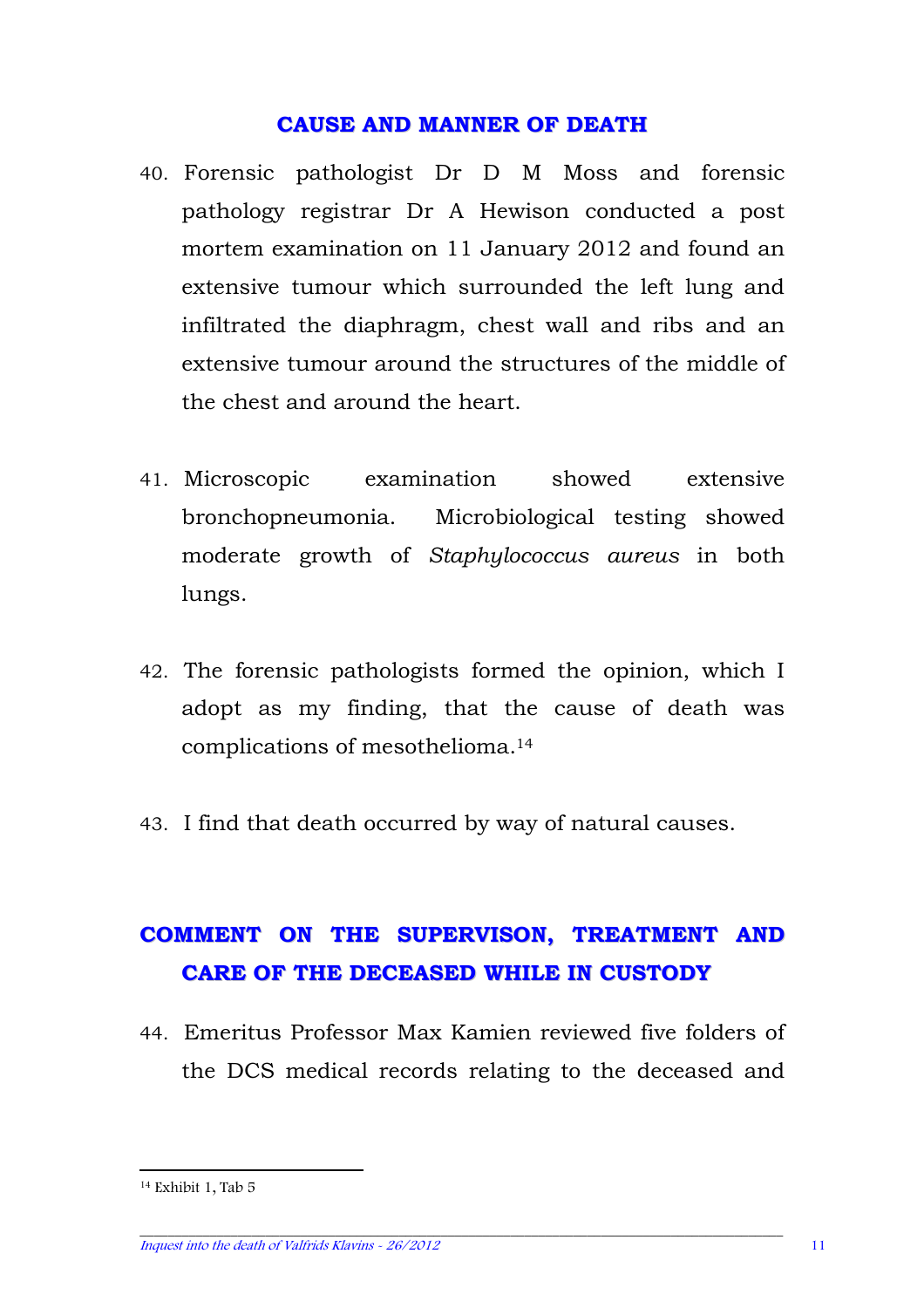provided an independent report of the treatment provided to him in the time leading up to his death.

- 45. Professor Kamien concluded that the deceased's health care during his long period in custody was of a standard that he would have received had he been in the community.
- 46. On the basis of the information available to me, I am satisfied that the quality of the supervision, treatment and care of the deceased while in the custody of the Chief Executive Officer of the Department of Corrective Services was appropriate.
- 47. It is apparent that all due care was provided and the management of the deceased was timely, multidisciplinary and at the appropriate level.

# **CONCLUSION**

- 48. The deceased was an institutionalised prisoner who, due to exposure to asbestos at some stage in his past, developed malignant mesothelioma, which led to his death.
- 49. My research on the topic of mesothelioma revealed that it is a disease that is notoriously difficult to diagnose. Typically, by the time mesothelioma is identified, it is in